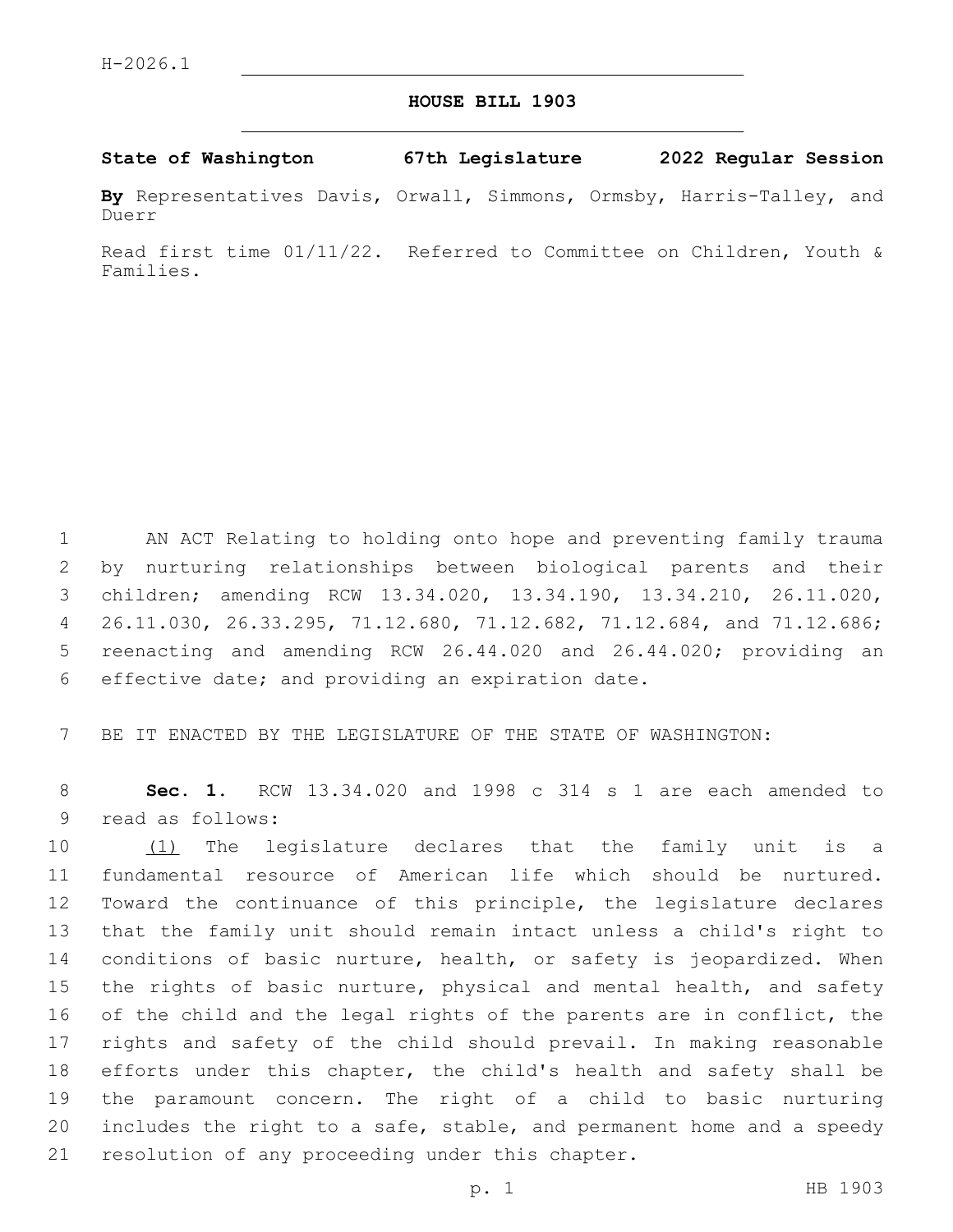(2) The best interests of the child are served when the existing pattern of interaction between a parent and child is altered only to 3 the extent necessitated by the changed relationship of the parents or as required to protect the child from physical, mental, or emotional harm. If a parent is unable to provide conditions of basic nurture, health, or safety as a primary caregiver and faces termination of 7 parental rights under this chapter, but is otherwise capable of or may be capable of healthy visitation with the child, it is presumed that a written agreement under RCW 26.33.295 outlining ongoing visitation is in the child's best interests.

 (3) The legislature recognizes that many dependency and termination proceedings are rooted in a parent's untreated substance 13 use or mental health challenges, or both. Mental health conditions 14 and substance use disorders are treatable brain diseases from which people can and do recover. Even though a parent might currently be unable to serve as a primary caregiver and faces termination of 17 parental rights under this chapter, the legislature recognizes that the parent can recover from his or her behavioral health challenges and, in doing so, can become able to participate in his or her 20 child's life in a meaningful way. There is no such thing as too many people loving a child, and a child's development is aided, not hindered, by the presence of multiple, caring adults.

 (4) The legislature recognizes that trauma caused by unnecessary separation of parents and infants during the critical period of bonding immediately following birth should involve active efforts by the department when possible to engage these parents and actively provide services to prevent the separation of a child from the child's parents. For children born with neonatal abstinence syndrome, hospitals and child welfare services must work together to ensure that evidence-based best practices are followed, including keeping the birth mother and child together whenever possible to reduce reliance on pharmacological interventions for neonatal abstinence syndrome.

 (5) To maintain consistency and promote good outcomes for children and families, courts are encouraged to assign the same judicial officer to a child welfare court case for the duration of that case.

 **Sec. 2.** RCW 13.34.190 and 2011 c 309 s 30 are each amended to 39 read as follows: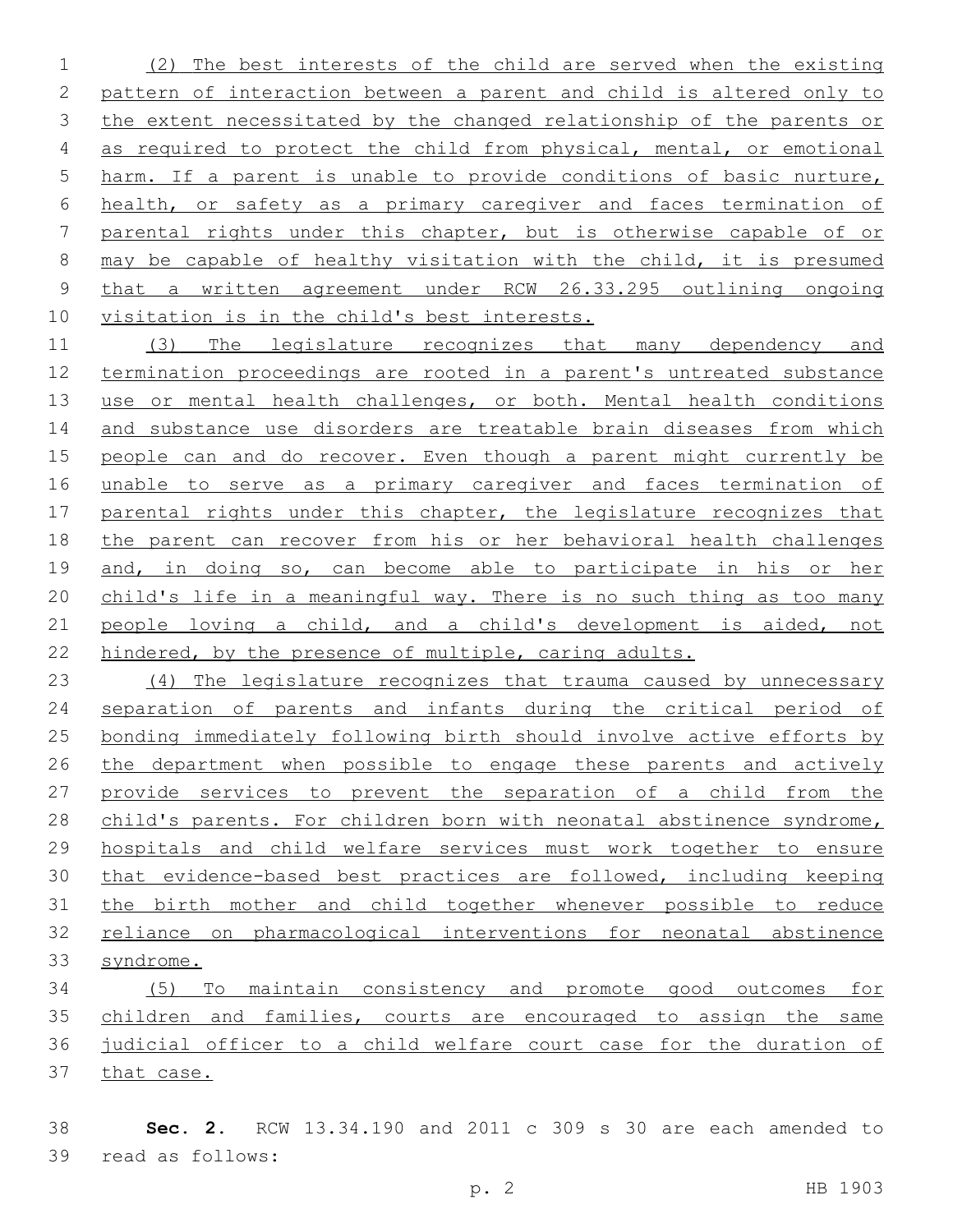(1) Except as provided in subsection (2) of this section, after hearings pursuant to RCW 13.34.110 or 13.34.130, the court may enter an order terminating all parental rights to a child only if the court 4 finds that:

 (a)(i) The allegations contained in the petition as provided in RCW 13.34.180(1) are established by clear, cogent, and convincing 7 evidence; or

 (ii) The provisions of RCW 13.34.180(1) (a), (b), (e), and (f) are established beyond a reasonable doubt and if so, then RCW 13.34.180(1) (c) and (d) may be waived. When an infant has been abandoned, as defined in RCW 13.34.030, and the abandonment has been proved beyond a reasonable doubt, then RCW 13.34.180(1) (c) and (d) 13 may be waived; or

14 (iii) The allegation under RCW  $13.34.180((\frac{2}{2}))$  (3) is established beyond a reasonable doubt. In determining whether RCW 13.34.180(1) (e) and (f) are established beyond a reasonable doubt, the court shall consider whether one or more of the aggravated 18 circumstances listed in RCW 13.34.132 exist; or

19 (iv) The allegation under RCW  $13.34.180((\frac{43}{1}))$   $\frac{(4)}{1}$  is established 20 beyond a reasonable doubt; and

(b) Such an order is in the best interests of the child.

 (i) If the court finds that termination of parental rights is in 23 the child's best interest, the court shall also examine whether it is in the child's best interest to have posttermination contact with the parent. It is presumed that contact between the child and the parent 26 whose rights have been terminated currently is, or in the future will 27 be, in the child's best interest. To rebut this presumption, the 28 department must establish by clear, cogent, and convincing evidence that such contact currently is not, and will never be, in the child's best interest.

 (ii) There is a presumption that visitation between the child and parent whose rights have been terminated will continue or be reinstated pursuant to an open adoption agreement under RCW 26.33.295, unless the contact is no longer, and will never be, in the child's best interest. If visitation is not currently in the child's best interest, the open adoption agreement in RCW 26.33.295 may include requirements for a birth parent to remedy challenges that led to the termination prior to reinstatement of visitation.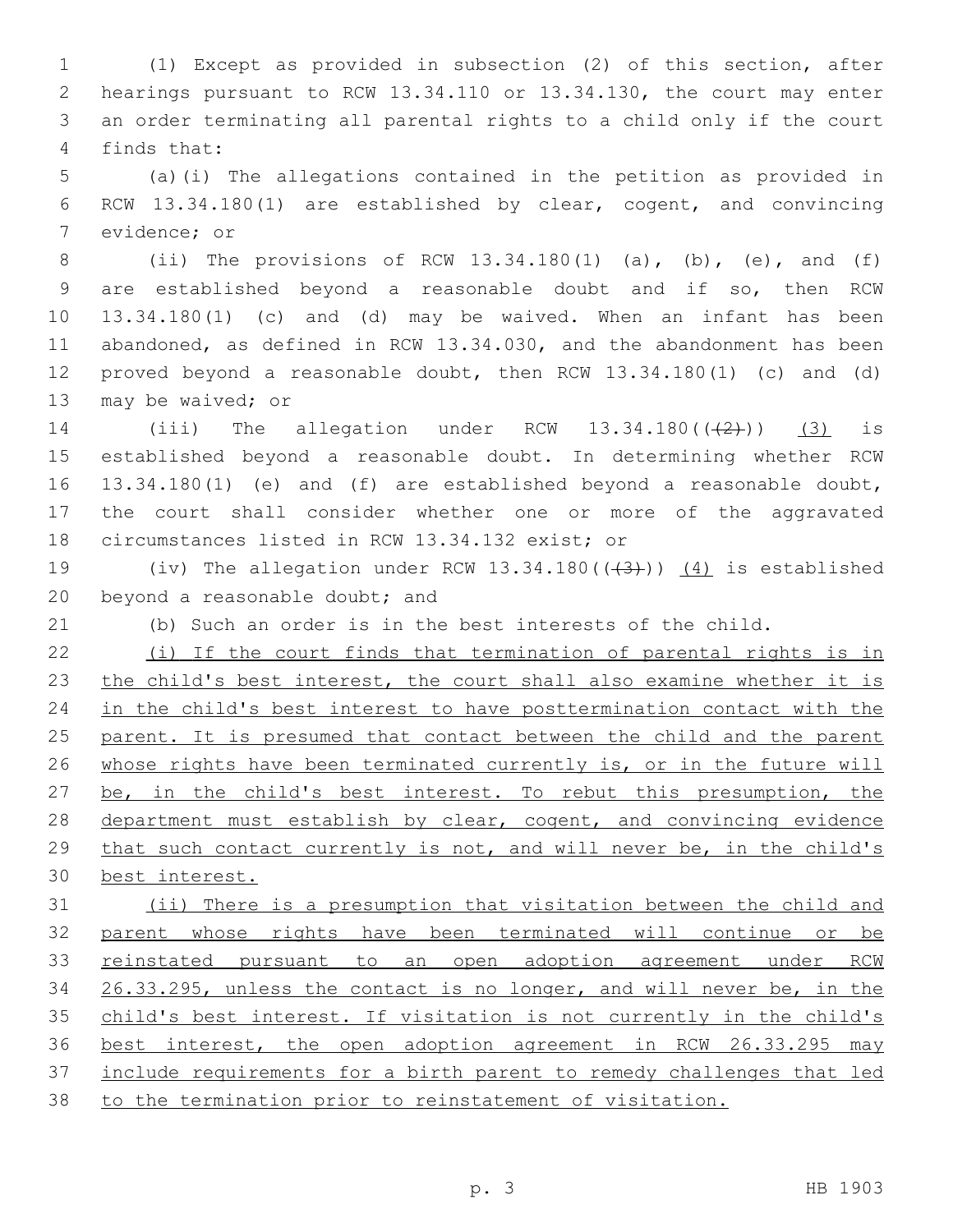(2) The provisions of chapter 13.38 RCW must be followed in any proceeding under this chapter for termination of the parent-child relationship of an Indian child as defined in RCW 13.38.040.

 **Sec. 3.** RCW 13.34.210 and 2020 c 312 s 120 are each amended to 5 read as follows:

 (1) If, upon entering an order terminating the parental rights of a parent, there remains no parent having parental rights, the court shall commit the child to the custody of the department willing to accept custody for the purpose of placing the child for adoption. If an adoptive home has not been identified, the department shall place the child in a licensed foster home, or take other suitable measures for the care and welfare of the child. The custodian shall have authority to consent to the adoption of the child consistent with chapter 26.33 RCW, the marriage of the child, the enlistment of the child in the armed forces of the United States, necessary surgical and other medical treatment for the child, and to consent to such other matters as might normally be required of the parent of the 18 child.

19 (2) The department shall notify any parent whose rights were terminated of any change in the child's placement until:

21 (a) The child has been adopted; or

 (b) The court has established a guardianship for the child under chapter 13.36 RCW or under RCW 11.130.215.

 (3) If a child has not been adopted within six months after the date of the order and a guardianship of the child under chapter 13.36 RCW or a guardianship of a minor under RCW 11.130.215 has not been 27 entered by the court, the court shall review the case every six months until a decree of adoption is entered. The department shall take reasonable steps to ensure that the child maintains relationships with siblings as provided in RCW 13.34.130(7) and shall report to the court the status and extent of such relationships.

 (4) A person whose parental rights were terminated may petition the court for visitation with the child who is in the custody of the department, and for whom there remains no parent having parental rights, alleging that it would be in the child's best interest to allow visitation between the petitioner and the child.

(a) A petitioner under this subsection shall:

 (i) Set forth facts in the affidavit supporting the petitioner's requested order for visitation; and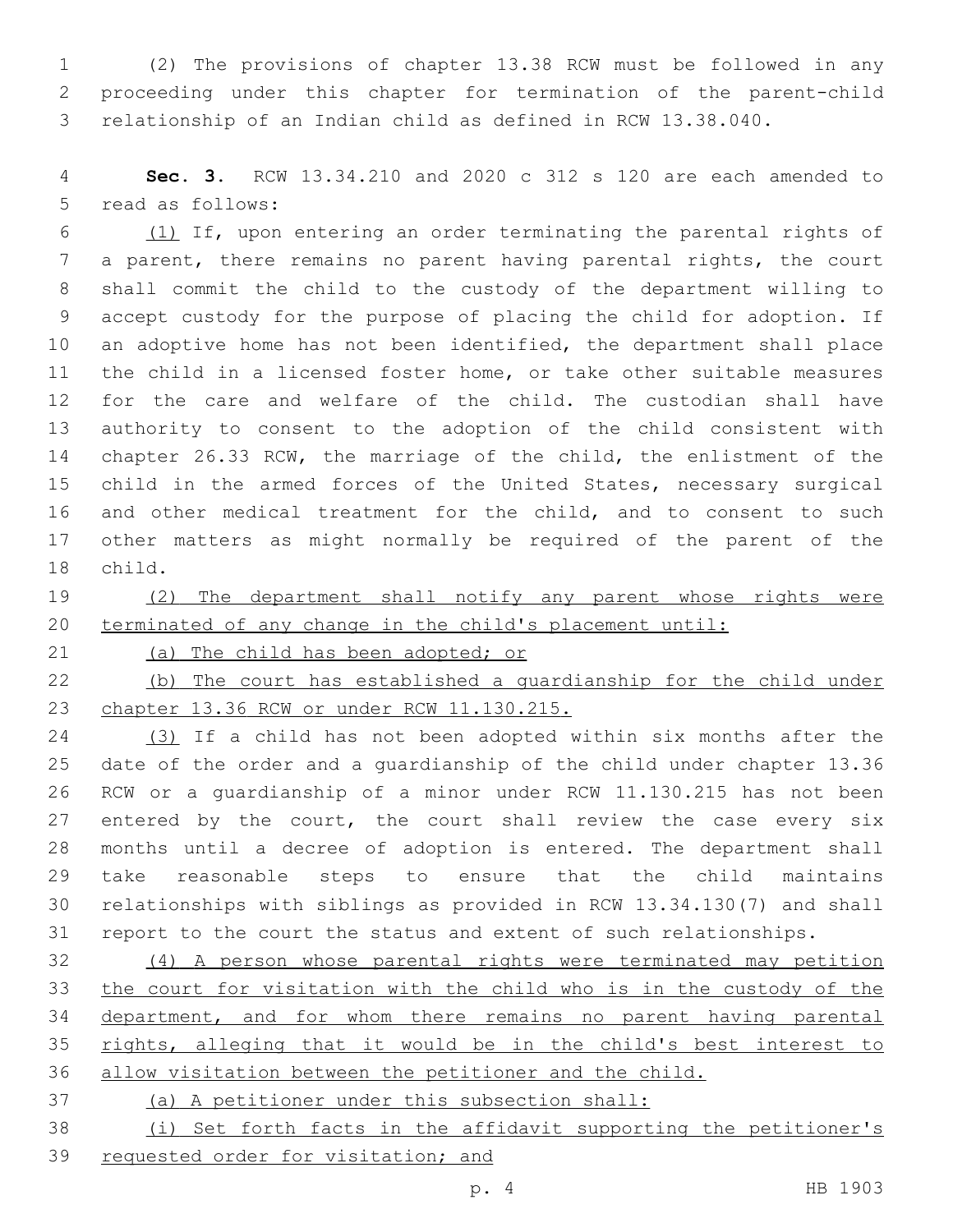(ii) Serve notice of the filing to the department, and the department may file an opposing motion. (b) If, based on the petition and affidavits, the court finds that it is more likely than not that visitation will be granted, the court shall hold a hearing.

 (c) During a hearing to consider visitation under this subsection, the court shall enter an order granting visitation if it finds that it would be in the child's best interest to visit the petitioner.

 (d) A court may not modify or terminate an order granting visitation under this subsection unless it finds, on the basis of 12 facts that have arisen since the entry of the order or were unknown 13 to the court at the time it entered the order, that a substantial change of circumstances has occurred in the circumstances of the child or parent and that modification or termination of the order is 16 necessary for the best interest of the child.

 **Sec. 4.** RCW 26.11.020 and 2018 c 183 s 2 are each amended to 18 read as follows:

 (1)(a) A person who is not the parent of the child may petition for visitation with the child if:

21  $((+a))$   $(i)$  The petitioner has an ongoing and substantial 22 relationship with the child;

23  $((+b))$   $(ii)$  The petitioner is a relative of the child or  $\underline{a}$ 24 relative of a parent of the child; and

 (( $\left(\text{+e}\right)$ ) (iii) The child is likely to suffer harm or a substantial 26 risk of harm if visitation is denied.

 ( $(\frac{2}{2})$ ) (b) A person has established an ongoing and substantial relationship with a child if the person and the child have had a relationship formed and sustained through interaction, companionship, and mutuality of interest and affection, without expectation of financial compensation, with substantial continuity for at least two years unless the child is under the age of two years, in which case there must be substantial continuity for at least half of the child's life, and with a shared expectation of and desire for an ongoing 35 relationship.

 (2)(a) A person whose parental rights with respect to a child were terminated in a proceeding under chapter 13.34 RCW may petition 38 for visitation with the child if: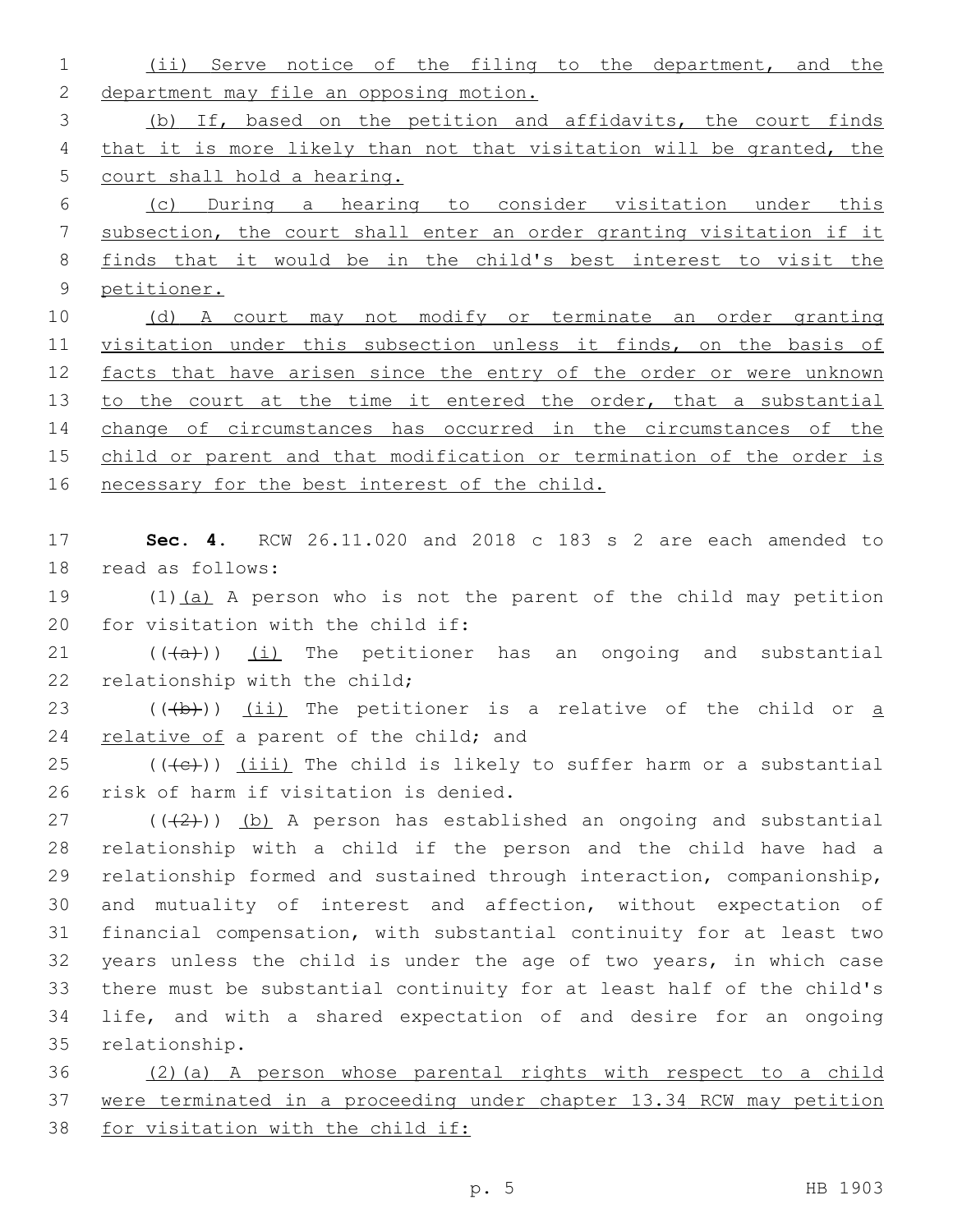(i) The person has successfully addressed the parental deficiencies that led to the termination or relinquishment of parental rights; and (ii) The child is likely to suffer harm or a substantial likelihood of harm if visitation is denied. (b) In determining whether a petitioner has met the requirements in (a)(i) of this subsection, the court may consider evidence that the petitioner: (i) Has a history of successful engagement in, and completion of, treatment programs or services that address the parental deficiencies 11 that were the basis for the termination; (ii) Has demonstrated recovery from his or her mental health or 13 substance use disorder, or both, for at least one continuous year 14 prior to the filing of the petition as evidenced by more than one third-party attestation; (iii) Is currently successfully parenting or caregiving for a 17 child or children; and (iv) Has demonstrated consistent visitation during the time in which visitation was available to the parent. (c) If aggravated circumstances under RCW 13.34.132 exist, the parent for whom those aggravated circumstances exist is not eligible for visitation under this section. **Sec. 5.** RCW 26.11.030 and 2018 c 183 s 3 are each amended to 24 read as follows: (1) If a court has jurisdiction over the child pursuant to chapter 26.27 RCW, a petition for visitation under RCW 26.11.020 must 27 be filed with that court. (2) Except as otherwise provided in subsection (1) of this section, if a court has exclusive original jurisdiction over the 30 child under RCW 13.04.030(1) (a) through (d)( $(\tau)$ ) or (h), ( $(\theta \tau + (\tau) \tau)$ ) a petition for visitation under RCW 26.11.020 must be filed with that court. Granting of a petition for visitation under this chapter does not entitle the petitioner to party status in a child custody 34 proceeding under Title 13 RCW. (3) Except as otherwise provided in subsections (1) and (2) of this section, a petition for visitation under RCW 26.11.020 must be filed in the county where the child primarily resides. (4) The petitioner may not file a petition for visitation more 39 than once.

p. 6 HB 1903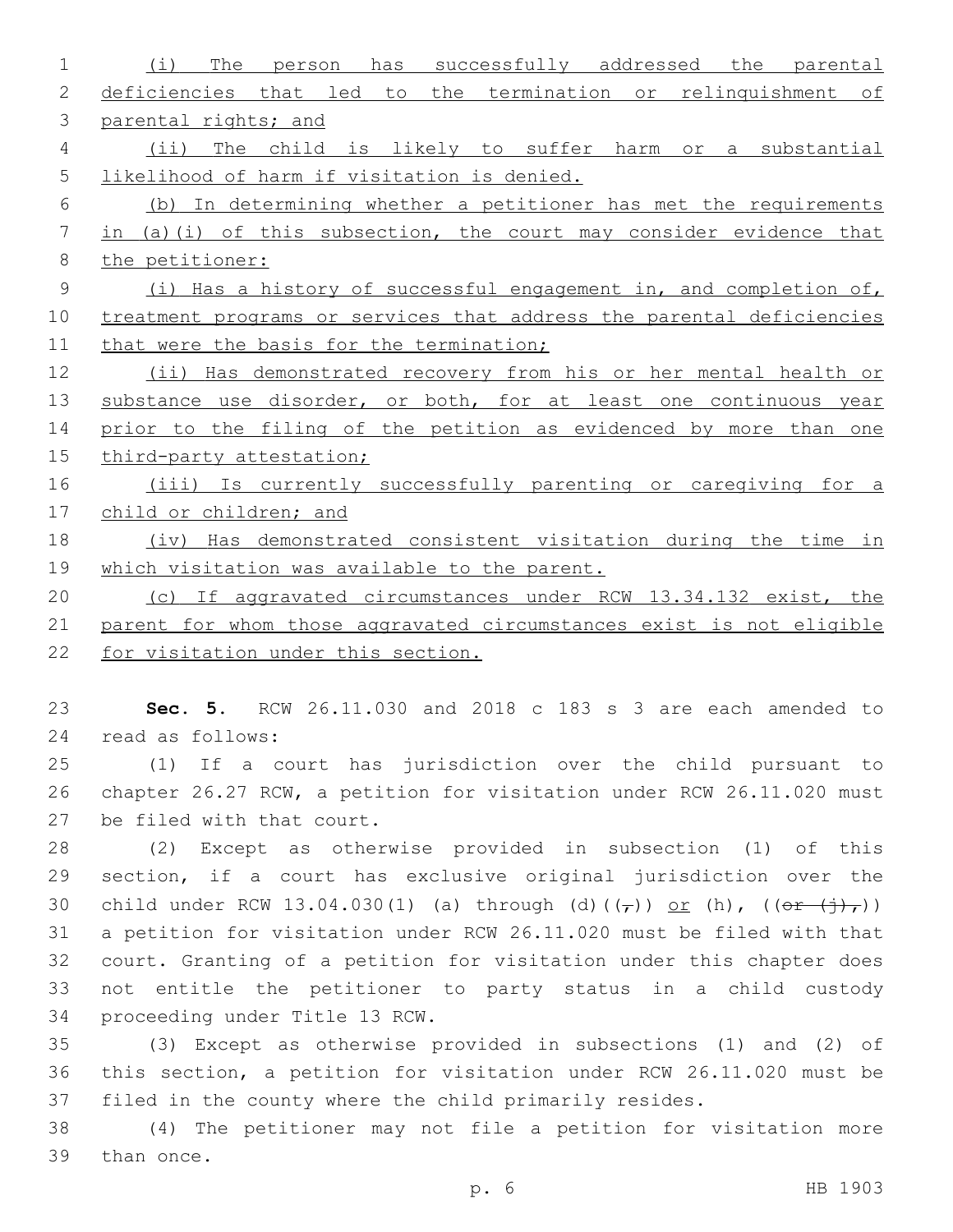(5) The petitioner must file with the petition an affidavit 2 alleging that:

 (a)(i) A relationship with the child that satisfies the 4 requirements of RCW 26.11.020(1) exists or existed before action by 5 the respondent; or (ii) the petitioner meets the criteria in RCW 6 26.11.020(2); and

 (b) The child would likely suffer harm or the substantial risk of harm if visitation between the petitioner and child was not granted.

 (6) The petitioner shall set forth facts in the affidavit supporting the petitioner's requested order for visitation.

 (7) The petitioner shall serve notice of the filing to each person having legal custody of, or court-ordered residential time with, the child. A person having legal custody or residential time 14 with the child may file an opposing affidavit.

 (8) If, based on the petition and affidavits, the court finds that it is more likely than not that visitation will be granted, the 17 court shall hold a hearing.

 (9) The court may not enter any temporary orders to establish, 19 enforce, or modify visitation under this section.

 **Sec. 6.** RCW 26.33.295 and 2009 c 234 s 3 are each amended to read as follows:21

 (1) Nothing in this chapter shall be construed to prohibit the parties to a proceeding under this chapter from entering into agreements regarding communication with or contact between child adoptees, adoptive parents, siblings of child adoptees, and a birth 26 parent or parents.

 (2) Agreements regarding communication with or contact between child adoptees, adoptive parents, siblings of child adoptees, and a birth parent or parents shall not be legally enforceable unless the terms of the agreement are set forth in a written court order entered in accordance with the provisions of this section. The court shall not enter a proposed order unless the terms of such order have been approved in writing by the prospective adoptive parents, any birth 34 parent ((whose parental rights have not previously been terminated)), and, if the child or siblings of the child are in the custody of the department or a licensed child-placing agency, a representative of the department or child-placing agency. If the child is represented by an attorney or guardian ad litem in a proceeding under this chapter or in any other child-custody proceeding, the terms of the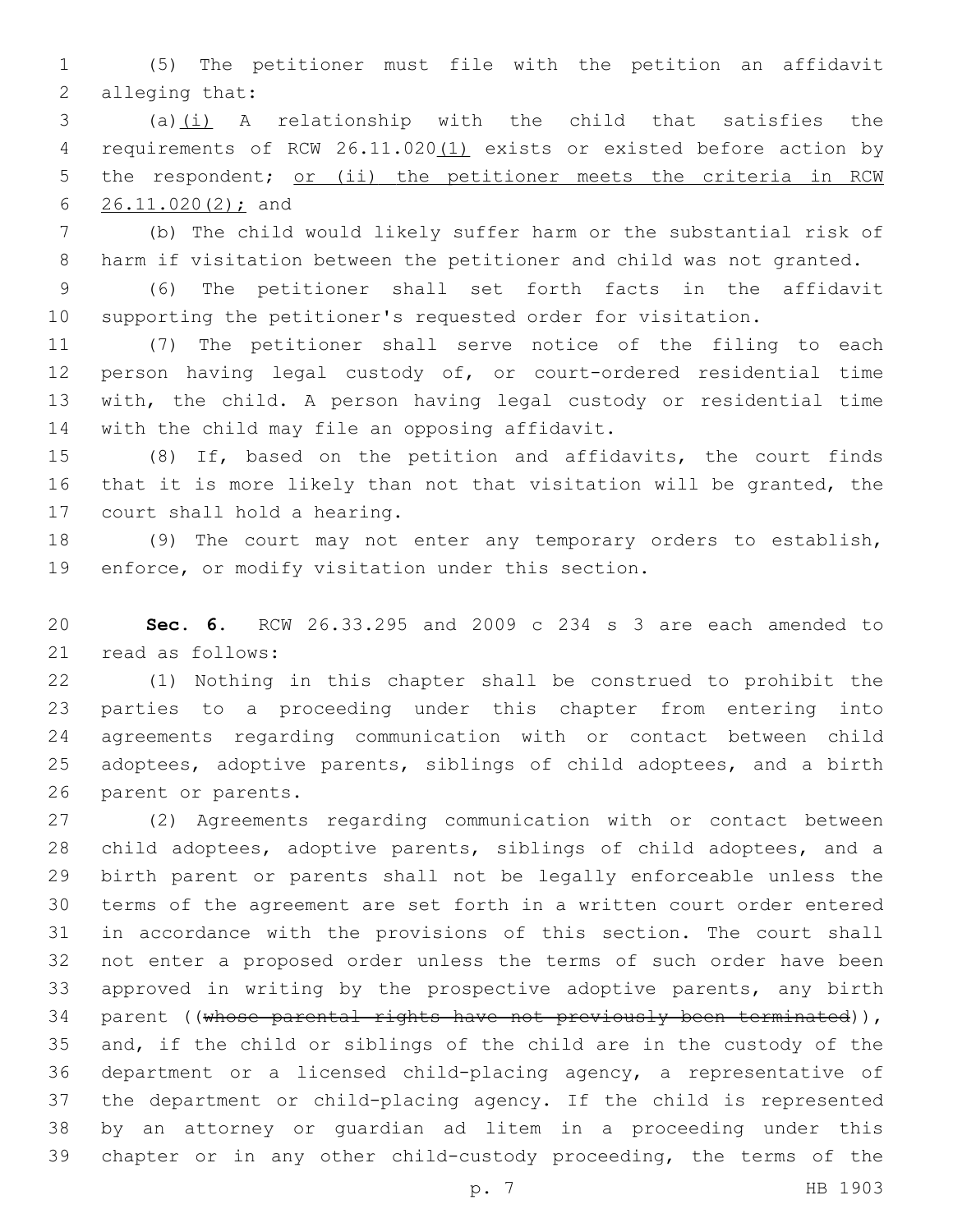proposed order also must be approved in writing by the child's representative. An agreement under this section need not disclose the identity of the parties to be legally enforceable. The court shall not enter a proposed order unless the court finds that the communication or contact with the child adoptee, as agreed upon and as set forth in the proposed order, would be in the child adoptee's 7 best interests.

 (3) Failure to comply with the terms of an agreed order regarding communication or contact that has been entered by the court pursuant to this section shall not be grounds for setting aside an adoption decree or revocation of a written consent to an adoption after that consent has been approved by the court as provided in this chapter.

 (4) An agreed order entered pursuant to this section may be 14 enforced by a civil action in the court which entered the open 15 adoption agreed order and the prevailing party in that action may be awarded, as part of the costs of the action, a reasonable amount to 17 be fixed by the court as attorneys' fees and civil fines of up to \$300 for each missed visit or violation of a contact provision 19 required by the open adoption agreed order. The court shall not modify an agreed order under this section unless it finds that the modification is necessary to serve the best interests of the child adoptee, and that: (a) The modification is agreed to by the adoptive parent and the birth parent or parents; or (b) exceptional circumstances have arisen since the agreed order was entered that 25 justify modification of the order. Exceptional circumstances under 26 this subsection include, but are not limited to:

 (i) Refusal of the adoptive parent to comply with visitation or 28 contact provisions included in the open adoption agreed order;

 (ii) Visitation or contact provisions which are no longer possible to follow; or

 (iii) A substantial change in the circumstances of the birth parent's life that justifies less restrictive or increased visitation with the child adoptee.

 (5) This section does not require the department or other supervising agency to agree to any specific provisions in an open adoption agreement and does not create a new obligation for the department to provide supervision or transportation for visits between siblings separated by adoption from foster care.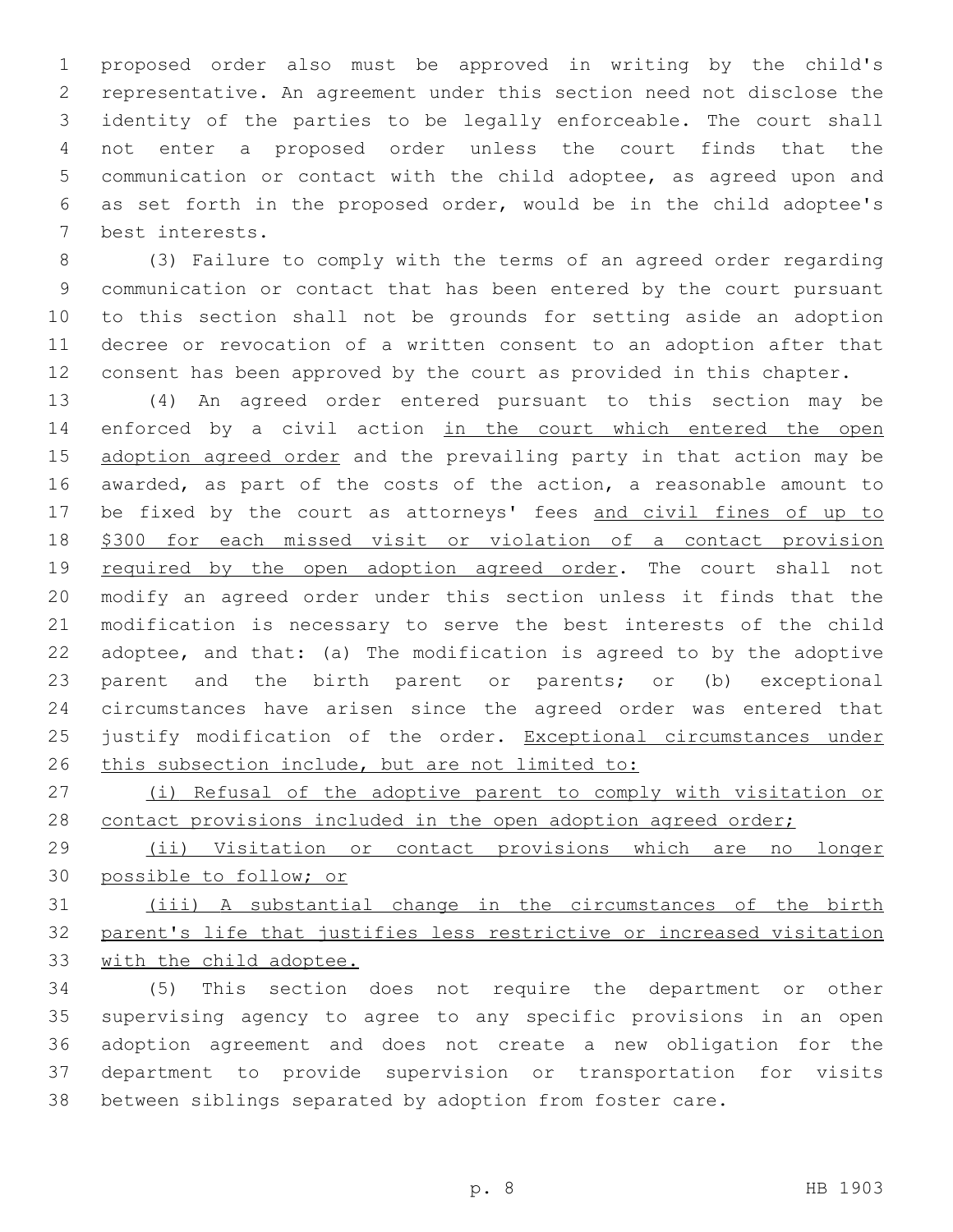**Sec. 7.** RCW 26.44.020 and 2021 c 67 s 3 are each reenacted and 2 amended to read as follows:

 The definitions in this section apply throughout this chapter 4 unless the context clearly requires otherwise.

 (1) "Abuse or neglect" means sexual abuse, sexual exploitation, or injury of a child by any person under circumstances which cause harm to the child's health, welfare, or safety, excluding conduct permitted under RCW 9A.16.100; or the negligent treatment or maltreatment of a child by a person responsible for or providing care to the child. An abused child is a child who has been subjected to child abuse or neglect as defined in this section.

 (2) "Child" or "children" means any person under the age of 13 (( $e$ ighteen)) 18 years of age.

 (3) "Child forensic interview" means a developmentally sensitive and legally sound method of gathering factual information regarding allegations of child abuse, child neglect, or exposure to violence. This interview is conducted by a competently trained, neutral professional utilizing techniques informed by research and best practice as part of a larger investigative process.

 (4) "Child protective services" means those services provided by the department designed to protect children from child abuse and neglect and safeguard such children from future abuse and neglect, and conduct investigations of child abuse and neglect reports. Investigations may be conducted regardless of the location of the alleged abuse or neglect. Child protective services includes referral to services to ameliorate conditions that endanger the welfare of children, the coordination of necessary programs and services relevant to the prevention, intervention, and treatment of child abuse and neglect, and services to children to ensure that each child has a permanent home. In determining whether protective services should be provided, the department shall not decline to provide such services solely because of the child's unwillingness or developmental inability to describe the nature and severity of the abuse or 34 neglect.

 (5) "Child protective services section" means the child 36 protective services section of the department.

 (6) "Child who is a candidate for foster care" means a child who the department identifies as being at imminent risk of entering foster care but who can remain safely in the child's home or in a kinship placement as long as services or programs that are necessary

p. 9 HB 1903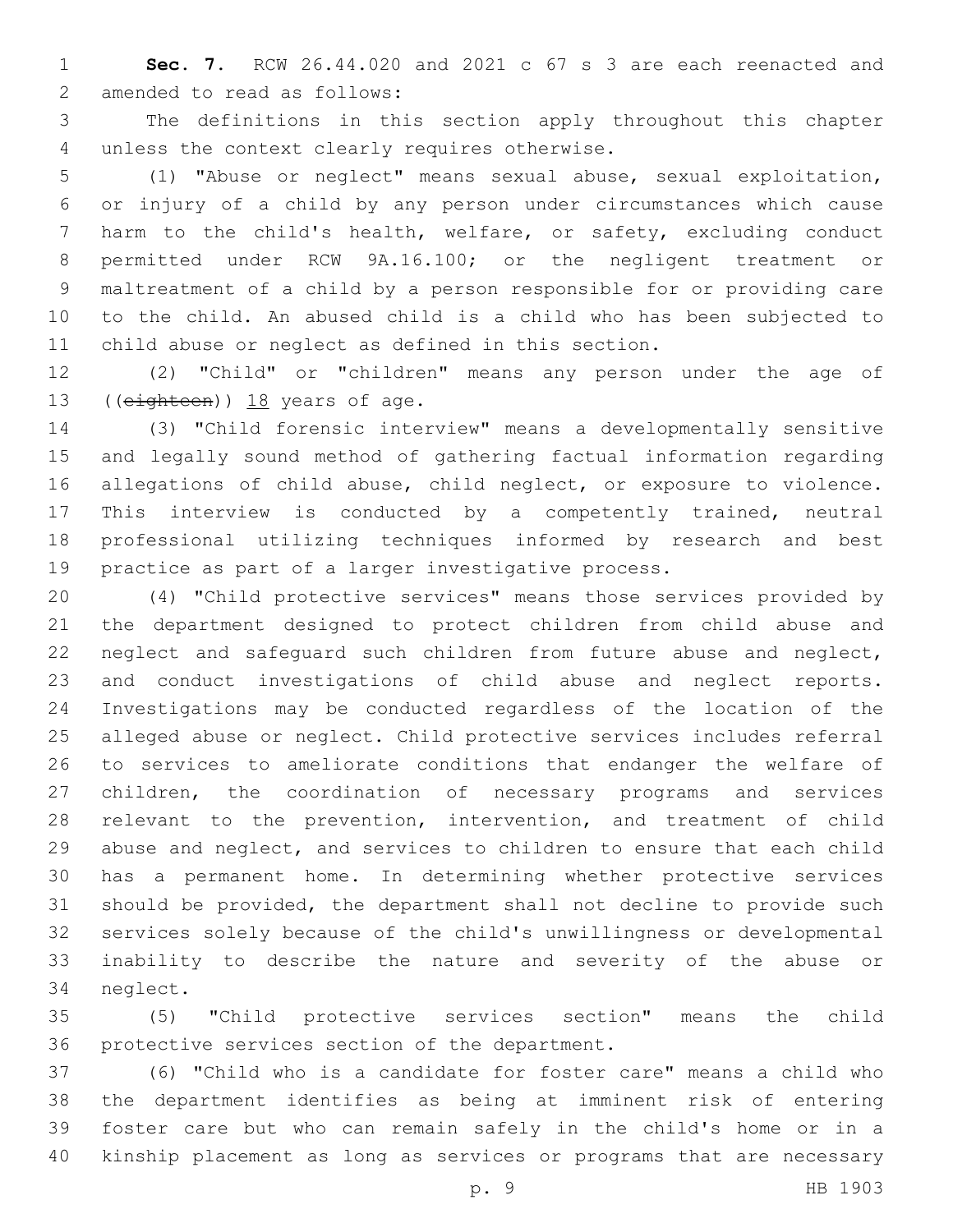to prevent entry of the child into foster care are provided, and includes but is not limited to a child whose adoption or guardianship arrangement is at risk of a disruption or dissolution that would result in a foster care placement. The term includes a child for whom there is reasonable cause to believe that any of the following circumstances exist:6

 (a) The child has been abandoned by the parent as defined in RCW 8 13.34.030 and the child's health, safety, and welfare is seriously 9 endangered as a result;

 (b) The child has been abused or neglected as defined in this chapter and the child's health, safety, and welfare is seriously 12 endangered as a result;

 (c) There is no parent capable of meeting the child's needs such that the child is in circumstances that constitute a serious danger 15 to the child's development;

(d) The child is otherwise at imminent risk of harm.

 (7) "Children's advocacy center" means a child-focused facility in good standing with the state chapter for children's advocacy centers and that coordinates a multidisciplinary process for the investigation, prosecution, and treatment of sexual and other types of child abuse. Children's advocacy centers provide a location for forensic interviews and coordinate access to services such as, but not limited to, medical evaluations, advocacy, therapy, and case review by multidisciplinary teams within the context of county protocols as defined in RCW 26.44.180 and 26.44.185.

 (8) "Clergy" means any regularly licensed or ordained minister, priest, or rabbi of any church or religious denomination, whether acting in an individual capacity or as an employee or agent of any 29 public or private organization or institution.

 (9) "Court" means the superior court of the state of Washington, 31 juvenile department.

 (10) "Department" means the department of children, youth, and 33 families.

 (11) "Experiencing homelessness" means lacking a fixed, regular, and adequate nighttime residence, including circumstances such as sharing the housing of other persons due to loss of housing, economic hardship, fleeing domestic violence, or a similar reason as described in the federal McKinney-Vento homeless assistance act (Title 42 U.S.C., chapter 119, subchapter I) as it existed on January 1, 2021.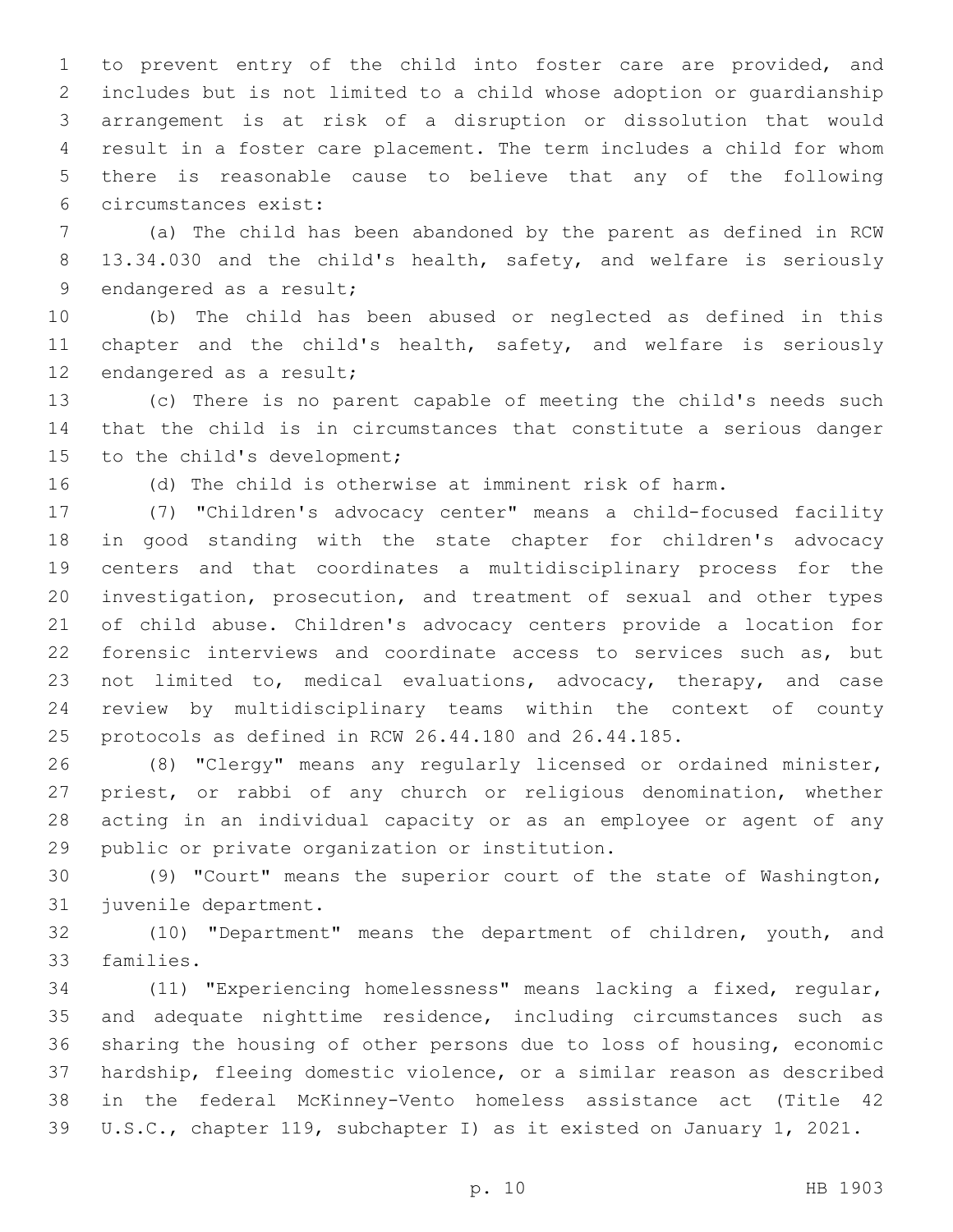(12) "Family assessment" means a comprehensive assessment of child safety, risk of subsequent child abuse or neglect, and family strengths and needs that is applied to a child abuse or neglect report. Family assessment does not include a determination as to whether child abuse or neglect occurred, but does determine the need for services to address the safety of the child and the risk of 7 subsequent maltreatment.

 (13) "Family assessment response" means a way of responding to certain reports of child abuse or neglect made under this chapter using a differential response approach to child protective services. The family assessment response shall focus on the safety of the 12 child, the integrity and preservation of the family, and shall assess the status of the child and the family in terms of risk of abuse and neglect including the parent's or guardian's or other caretaker's 15 capacity and willingness to protect the child and, if necessary, plan and arrange the provision of services to reduce the risk and otherwise support the family. No one is named as a perpetrator, and no investigative finding is entered in the record as a result of a 19 family assessment.

 (14) "Founded" means the determination following an investigation by the department that, based on available information, it is more likely than not that child abuse or neglect did occur.

 (15) "Inconclusive" means the determination following an investigation by the department of social and health services, prior to October 1, 2008, that based on available information a decision cannot be made that more likely than not, child abuse or neglect did 27 or did not occur.

 (16) "Institution" means a private or public hospital or any other facility providing medical diagnosis, treatment, or care.

 (17) "Law enforcement agency" means the police department, the prosecuting attorney, the state patrol, the director of public 32 safety, or the office of the sheriff.

 (18) "Malice" or "maliciously" means an intent, wish, or design to intimidate, annoy, or injure another person. Such malice may be inferred from an act done in willful disregard of the rights of another, or an act wrongfully done without just cause or excuse, or an act or omission of duty betraying a willful disregard of social 38 duty.

 (19) "Negligent treatment or maltreatment" means an act or a 40 failure to act, or the cumulative effects of a pattern of conduct,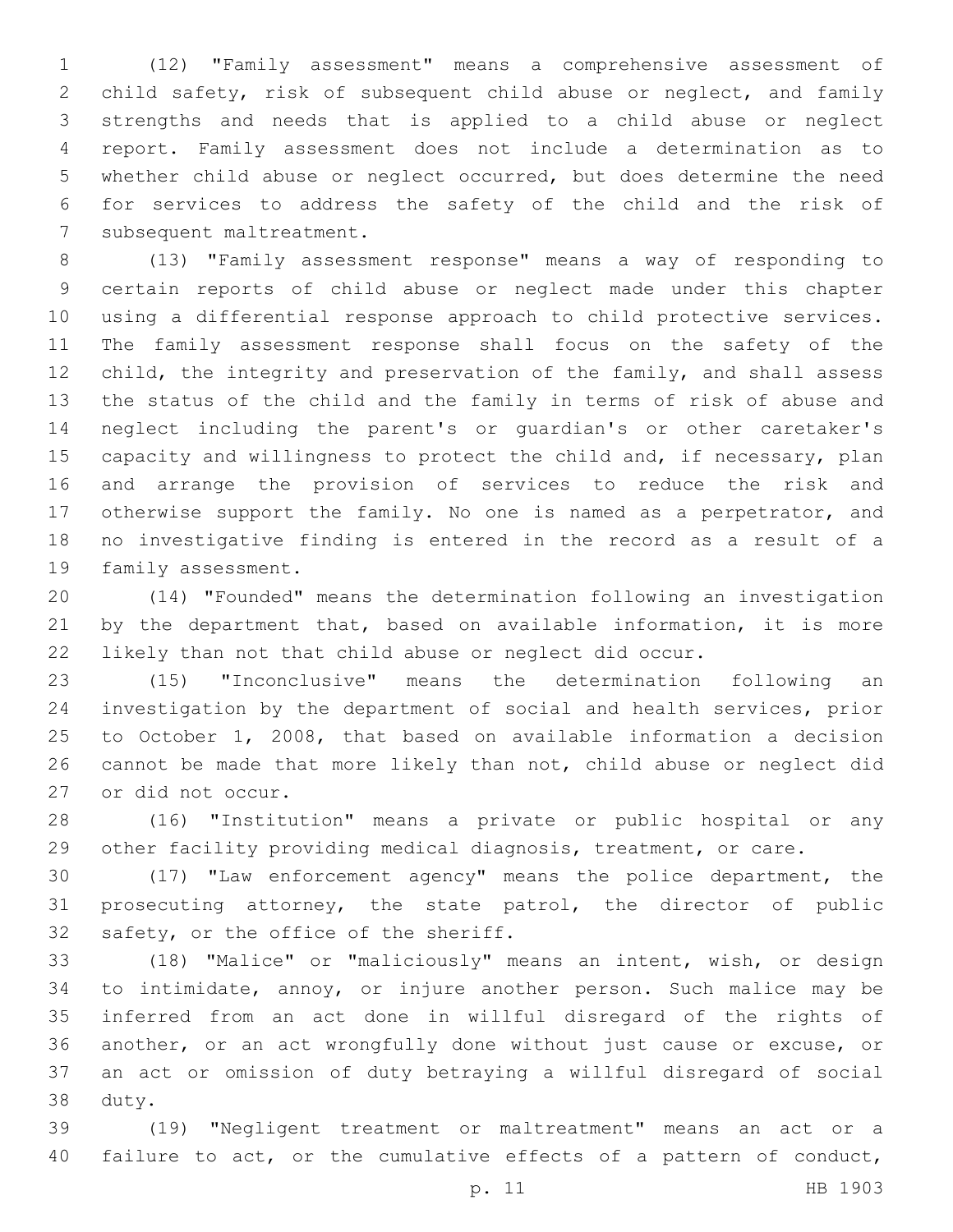behavior, or inaction, that evidences a serious disregard of consequences of such magnitude as to constitute a clear and present danger to a child's health, welfare, or safety, including but not limited to conduct prohibited under RCW 9A.42.100. ((When considering whether a clear and present danger exists, evidence of a parent's substance abuse as a contributing factor to negligent treatment or 7 maltreatment shall be given great weight.)) The fact that siblings share a bedroom is not, in and of itself, negligent treatment or maltreatment. Poverty, experiencing homelessness, or exposure to domestic violence as defined in RCW 26.50.010 that is perpetrated against someone other than the child does not constitute negligent 12 treatment or maltreatment in and of itself.

 (20) "Pharmacist" means any registered pharmacist under chapter 18.64 RCW, whether acting in an individual capacity or as an employee or agent of any public or private organization or institution.

 (21) "Practitioner of the healing arts" or "practitioner" means a person licensed by this state to practice podiatric medicine and 18 surgery, optometry, chiropractic, nursing, dentistry, osteopathic medicine and surgery, or medicine and surgery or to provide other health services. The term "practitioner" includes a duly accredited Christian Science practitioner. A person who is being furnished Christian Science treatment by a duly accredited Christian Science practitioner will not be considered, for that reason alone, a neglected person for the purposes of this chapter.

 (22) "Prevention and family services and programs" means specific mental health prevention and treatment services, substance abuse prevention and treatment services, and in-home parent skill-based programs that qualify for federal funding under the federal family first prevention services act, P.L. 115-123. For purposes of this chapter, prevention and family services and programs are not remedial services or family reunification services as described in RCW  $13.34.025(2)$ .

 (23) "Professional school personnel" include, but are not limited to, teachers, counselors, administrators, child care facility 35 personnel, and school nurses.

 (24) "Psychologist" means any person licensed to practice psychology under chapter 18.83 RCW, whether acting in an individual capacity or as an employee or agent of any public or private 39 organization or institution.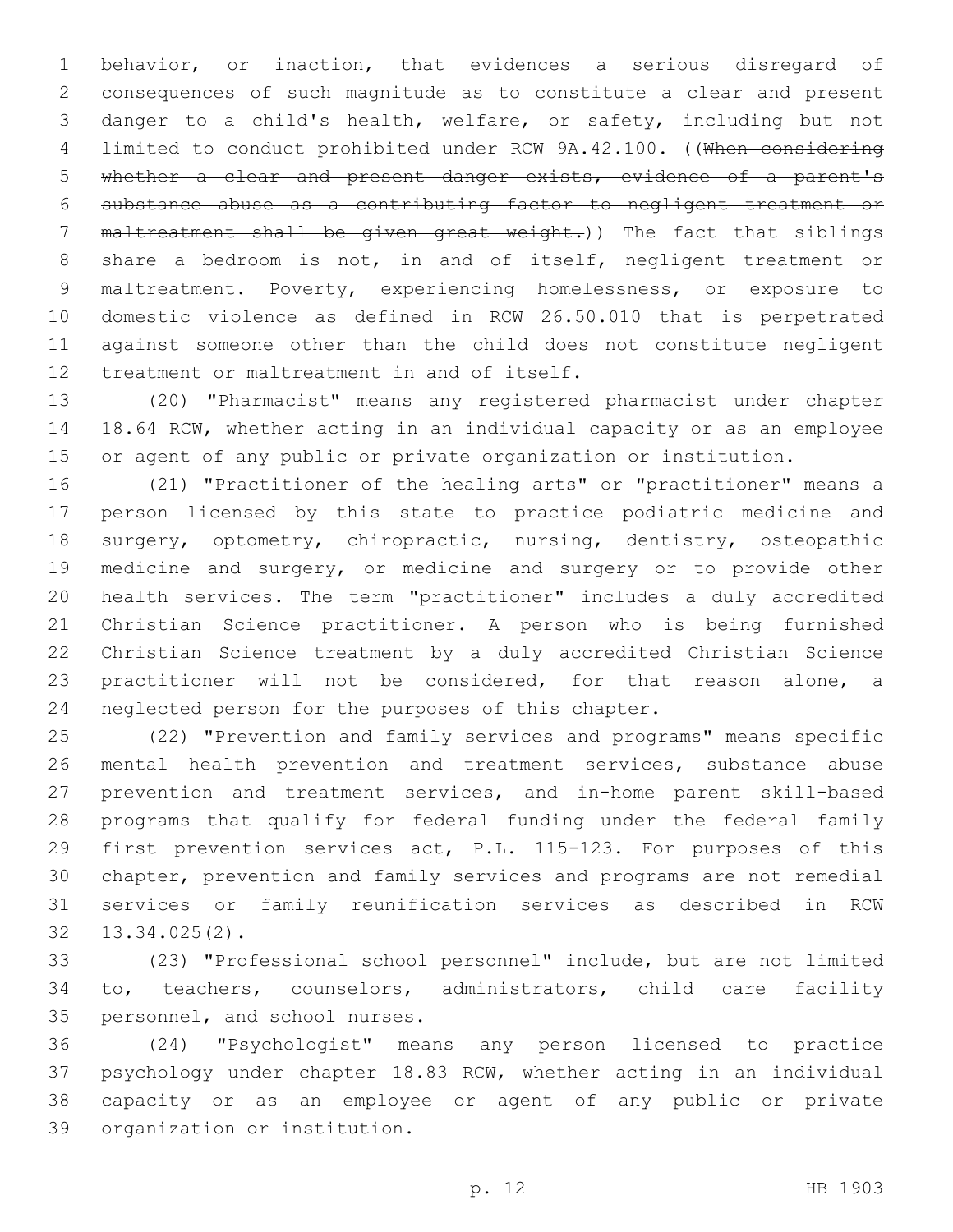(25) "Screened-out report" means a report of alleged child abuse or neglect that the department has determined does not rise to the level of a credible report of abuse or neglect and is not referred 4 for investigation.

 (26) "Sexual exploitation" includes: (a) Allowing, permitting, or encouraging a child to engage in prostitution by any person; or (b) allowing, permitting, encouraging, or engaging in the obscene or pornographic photographing, filming, or depicting of a child by any 9 person.

 (27) "Sexually aggressive youth" means a child who is defined in RCW 74.13.075(1)(b) as being a sexually aggressive youth.

 (28) "Social service counselor" means anyone engaged in a professional capacity during the regular course of employment in encouraging or promoting the health, welfare, support, or education of children, or providing social services to adults or families, including mental health, drug and alcohol treatment, and domestic violence programs, whether in an individual capacity, or as an employee or agent of any public or private organization or 19 institution.

 (29) "Unfounded" means the determination following an investigation by the department that available information indicates that, more likely than not, child abuse or neglect did not occur, or that there is insufficient evidence for the department to determine whether the alleged child abuse did or did not occur.

 **Sec. 8.** RCW 26.44.020 and 2021 c 215 s 142 and 2021 c 67 s 3 are 26 each reenacted and amended to read as follows:

 The definitions in this section apply throughout this chapter 28 unless the context clearly requires otherwise.

 (1) "Abuse or neglect" means sexual abuse, sexual exploitation, or injury of a child by any person under circumstances which cause harm to the child's health, welfare, or safety, excluding conduct permitted under RCW 9A.16.100; or the negligent treatment or maltreatment of a child by a person responsible for or providing care to the child. An abused child is a child who has been subjected to child abuse or neglect as defined in this section.

 (2) "Child" or "children" means any person under the age of ((eighteen))  $18$  years of age.

 (3) "Child forensic interview" means a developmentally sensitive and legally sound method of gathering factual information regarding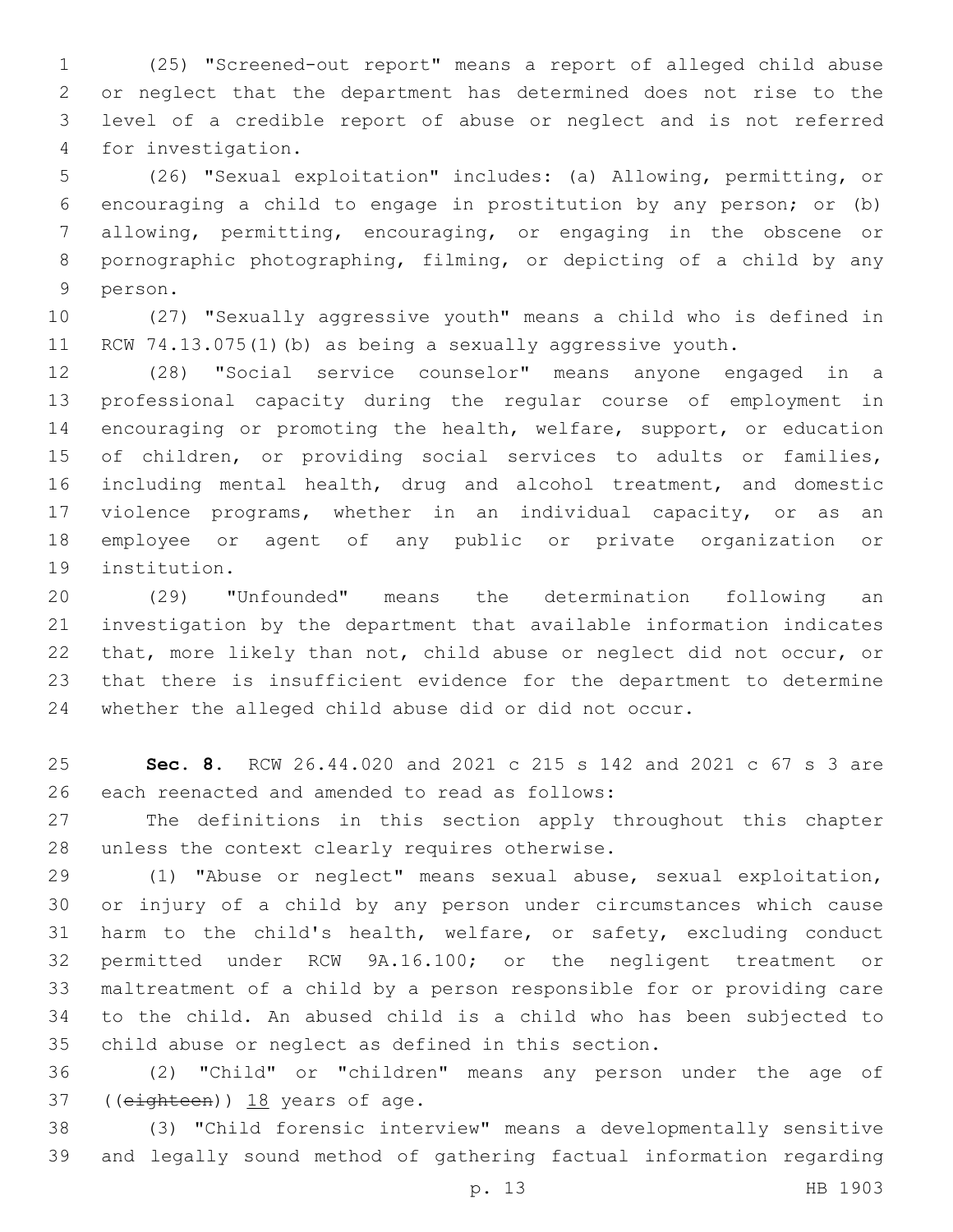allegations of child abuse, child neglect, or exposure to violence. This interview is conducted by a competently trained, neutral professional utilizing techniques informed by research and best practice as part of a larger investigative process.

 (4) "Child protective services" means those services provided by the department designed to protect children from child abuse and neglect and safeguard such children from future abuse and neglect, and conduct investigations of child abuse and neglect reports. Investigations may be conducted regardless of the location of the alleged abuse or neglect. Child protective services includes referral to services to ameliorate conditions that endanger the welfare of children, the coordination of necessary programs and services relevant to the prevention, intervention, and treatment of child abuse and neglect, and services to children to ensure that each child has a permanent home. In determining whether protective services should be provided, the department shall not decline to provide such services solely because of the child's unwillingness or developmental inability to describe the nature and severity of the abuse or 19 neglect.

 (5) "Child protective services section" means the child 21 protective services section of the department.

 (6) "Child who is a candidate for foster care" means a child who the department identifies as being at imminent risk of entering foster care but who can remain safely in the child's home or in a kinship placement as long as services or programs that are necessary to prevent entry of the child into foster care are provided, and includes but is not limited to a child whose adoption or guardianship arrangement is at risk of a disruption or dissolution that would result in a foster care placement. The term includes a child for whom there is reasonable cause to believe that any of the following 31 circumstances exist:

 (a) The child has been abandoned by the parent as defined in RCW 13.34.030 and the child's health, safety, and welfare is seriously 34 endangered as a result;

 (b) The child has been abused or neglected as defined in this chapter and the child's health, safety, and welfare is seriously 37 endangered as a result;

 (c) There is no parent capable of meeting the child's needs such that the child is in circumstances that constitute a serious danger 40 to the child's development;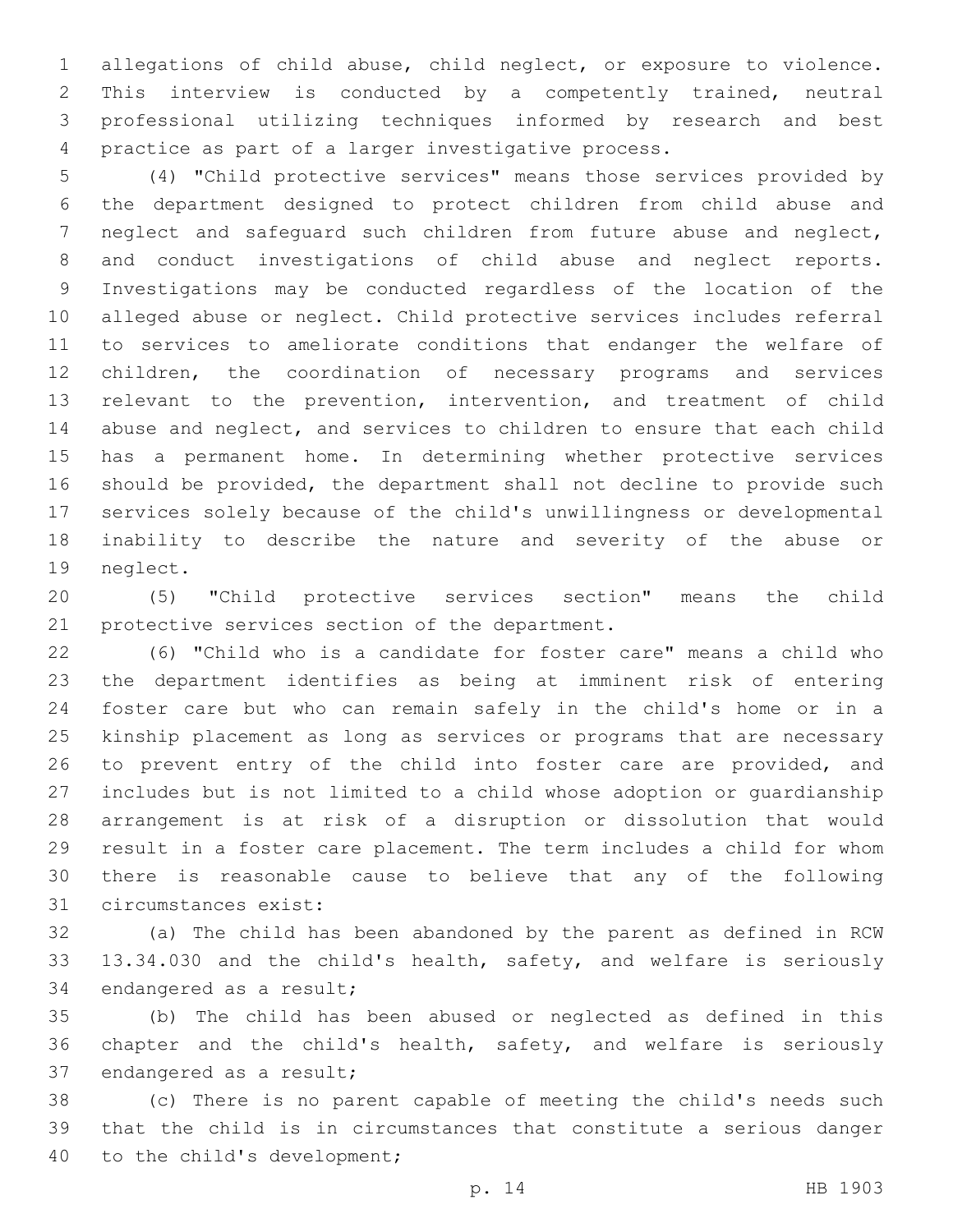(d) The child is otherwise at imminent risk of harm.

 (7) "Children's advocacy center" means a child-focused facility in good standing with the state chapter for children's advocacy centers and that coordinates a multidisciplinary process for the investigation, prosecution, and treatment of sexual and other types of child abuse. Children's advocacy centers provide a location for forensic interviews and coordinate access to services such as, but not limited to, medical evaluations, advocacy, therapy, and case review by multidisciplinary teams within the context of county protocols as defined in RCW 26.44.180 and 26.44.185.

 (8) "Clergy" means any regularly licensed or ordained minister, priest, or rabbi of any church or religious denomination, whether acting in an individual capacity or as an employee or agent of any 14 public or private organization or institution.

 (9) "Court" means the superior court of the state of Washington, 16 juvenile department.

 (10) "Department" means the department of children, youth, and 18 families.

 (11) "Experiencing homelessness" means lacking a fixed, regular, and adequate nighttime residence, including circumstances such as sharing the housing of other persons due to loss of housing, economic hardship, fleeing domestic violence, or a similar reason as described in the federal McKinney-Vento homeless assistance act (Title 42 U.S.C., chapter 119, subchapter I) as it existed on January 1, 2021.

 (12) "Family assessment" means a comprehensive assessment of 26 child safety, risk of subsequent child abuse or neglect, and family strengths and needs that is applied to a child abuse or neglect report. Family assessment does not include a determination as to whether child abuse or neglect occurred, but does determine the need for services to address the safety of the child and the risk of 31 subsequent maltreatment.

 (13) "Family assessment response" means a way of responding to certain reports of child abuse or neglect made under this chapter using a differential response approach to child protective services. The family assessment response shall focus on the safety of the child, the integrity and preservation of the family, and shall assess the status of the child and the family in terms of risk of abuse and neglect including the parent's or guardian's or other caretaker's capacity and willingness to protect the child and, if necessary, plan and arrange the provision of services to reduce the risk and

p. 15 HB 1903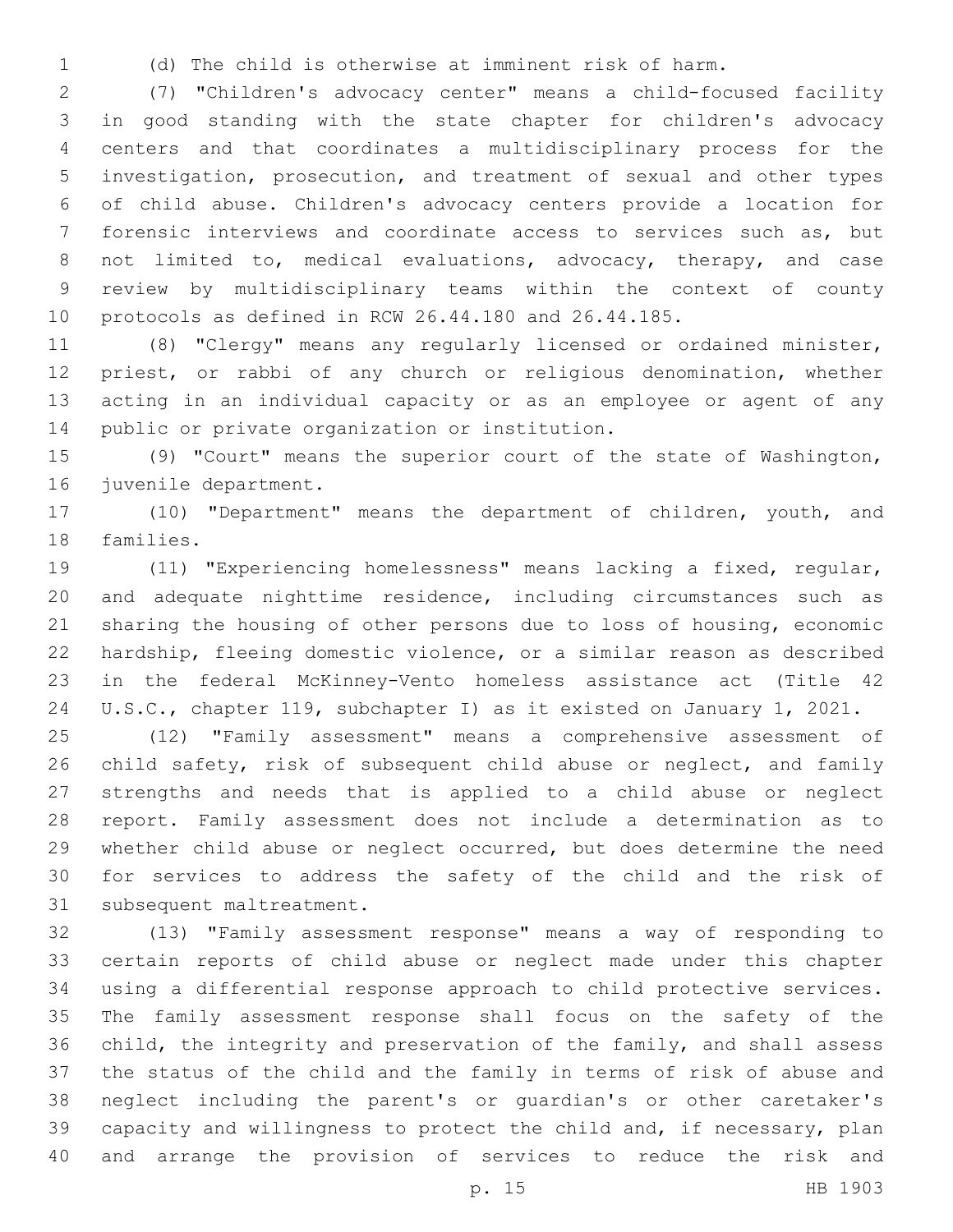otherwise support the family. No one is named as a perpetrator, and no investigative finding is entered in the record as a result of a 3 family assessment.

 (14) "Founded" means the determination following an investigation by the department that, based on available information, it is more likely than not that child abuse or neglect did occur.

 (15) "Inconclusive" means the determination following an investigation by the department of social and health services, prior to October 1, 2008, that based on available information a decision cannot be made that more likely than not, child abuse or neglect did 11 or did not occur.

 (16) "Institution" means a private or public hospital or any other facility providing medical diagnosis, treatment, or care.

 (17) "Law enforcement agency" means the police department, the prosecuting attorney, the state patrol, the director of public 16 safety, or the office of the sheriff.

 (18) "Malice" or "maliciously" means an intent, wish, or design 18 to intimidate, annoy, or injure another person. Such malice may be inferred from an act done in willful disregard of the rights of another, or an act wrongfully done without just cause or excuse, or an act or omission of duty betraying a willful disregard of social 22 duty.

 (19) "Negligent treatment or maltreatment" means an act or a failure to act, or the cumulative effects of a pattern of conduct, behavior, or inaction, that evidences a serious disregard of consequences of such magnitude as to constitute a clear and present danger to a child's health, welfare, or safety, including but not 28 limited to conduct prohibited under RCW 9A.42.100. ((When considering whether a clear and present danger exists, evidence of a parent's substance abuse as a contributing factor to negligent treatment or 31 maltreatment shall be given great weight.)) The fact that siblings share a bedroom is not, in and of itself, negligent treatment or maltreatment. Poverty, experiencing homelessness, or exposure to domestic violence as defined in RCW 7.105.010 that is perpetrated against someone other than the child does not constitute negligent 36 treatment or maltreatment in and of itself.

 (20) "Pharmacist" means any registered pharmacist under chapter 18.64 RCW, whether acting in an individual capacity or as an employee or agent of any public or private organization or institution.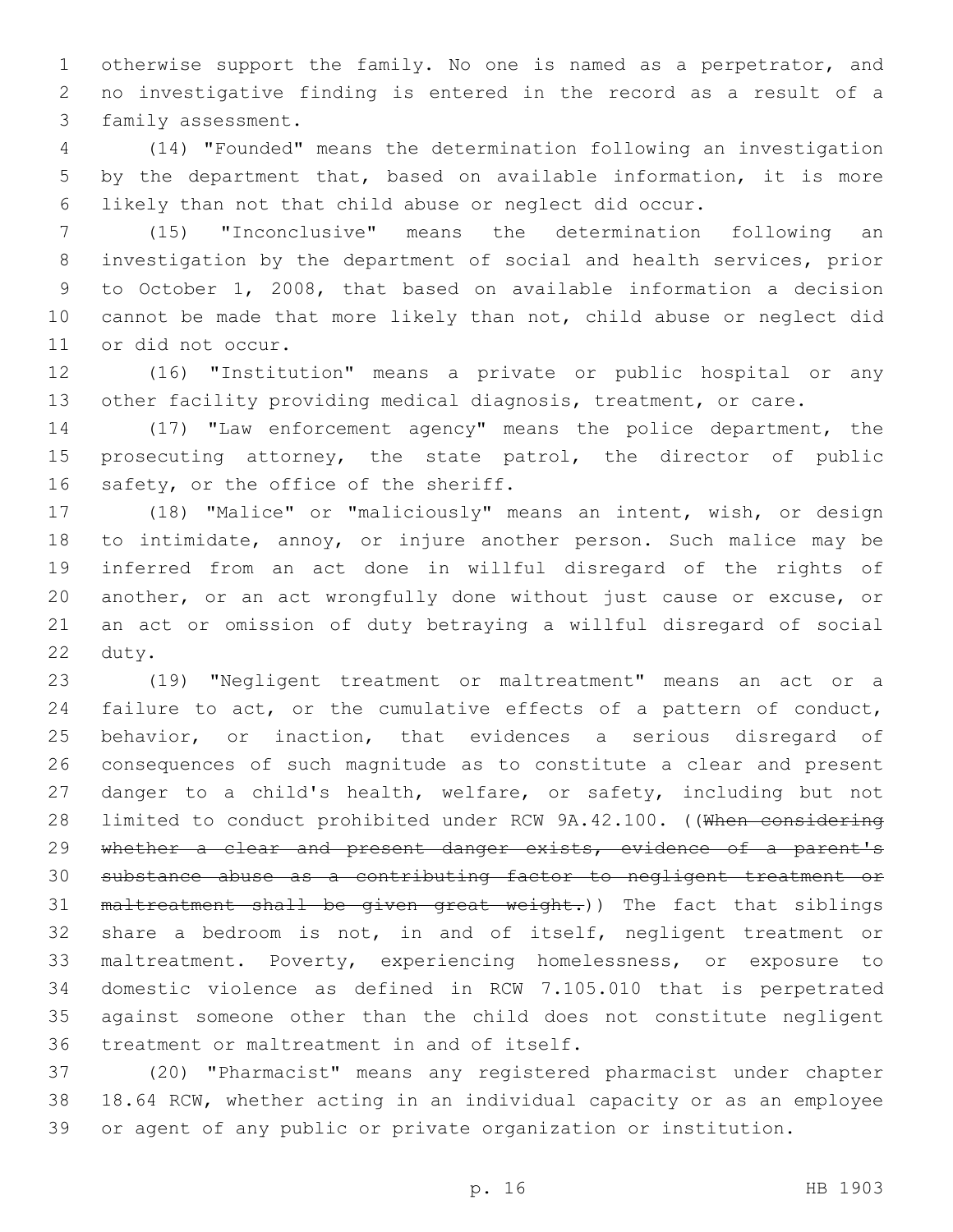(21) "Practitioner of the healing arts" or "practitioner" means a person licensed by this state to practice podiatric medicine and surgery, optometry, chiropractic, nursing, dentistry, osteopathic medicine and surgery, or medicine and surgery or to provide other health services. The term "practitioner" includes a duly accredited Christian Science practitioner. A person who is being furnished Christian Science treatment by a duly accredited Christian Science practitioner will not be considered, for that reason alone, a 9 neglected person for the purposes of this chapter.

 (22) "Prevention and family services and programs" means specific mental health prevention and treatment services, substance abuse prevention and treatment services, and in-home parent skill-based programs that qualify for federal funding under the federal family first prevention services act, P.L. 115-123. For purposes of this chapter, prevention and family services and programs are not remedial services or family reunification services as described in RCW  $13.34.025(2)$ .

 (23) "Professional school personnel" include, but are not limited to, teachers, counselors, administrators, child care facility 20 personnel, and school nurses.

 (24) "Psychologist" means any person licensed to practice psychology under chapter 18.83 RCW, whether acting in an individual capacity or as an employee or agent of any public or private 24 organization or institution.

 (25) "Screened-out report" means a report of alleged child abuse or neglect that the department has determined does not rise to the level of a credible report of abuse or neglect and is not referred 28 for investigation.

 (26) "Sexual exploitation" includes: (a) Allowing, permitting, or encouraging a child to engage in prostitution by any person; or (b) allowing, permitting, encouraging, or engaging in the obscene or pornographic photographing, filming, or depicting of a child by any 33 person.

 (27) "Sexually aggressive youth" means a child who is defined in RCW 74.13.075(1)(b) as being a sexually aggressive youth.

 (28) "Social service counselor" means anyone engaged in a professional capacity during the regular course of employment in encouraging or promoting the health, welfare, support, or education of children, or providing social services to adults or families, including mental health, drug and alcohol treatment, and domestic

p. 17 HB 1903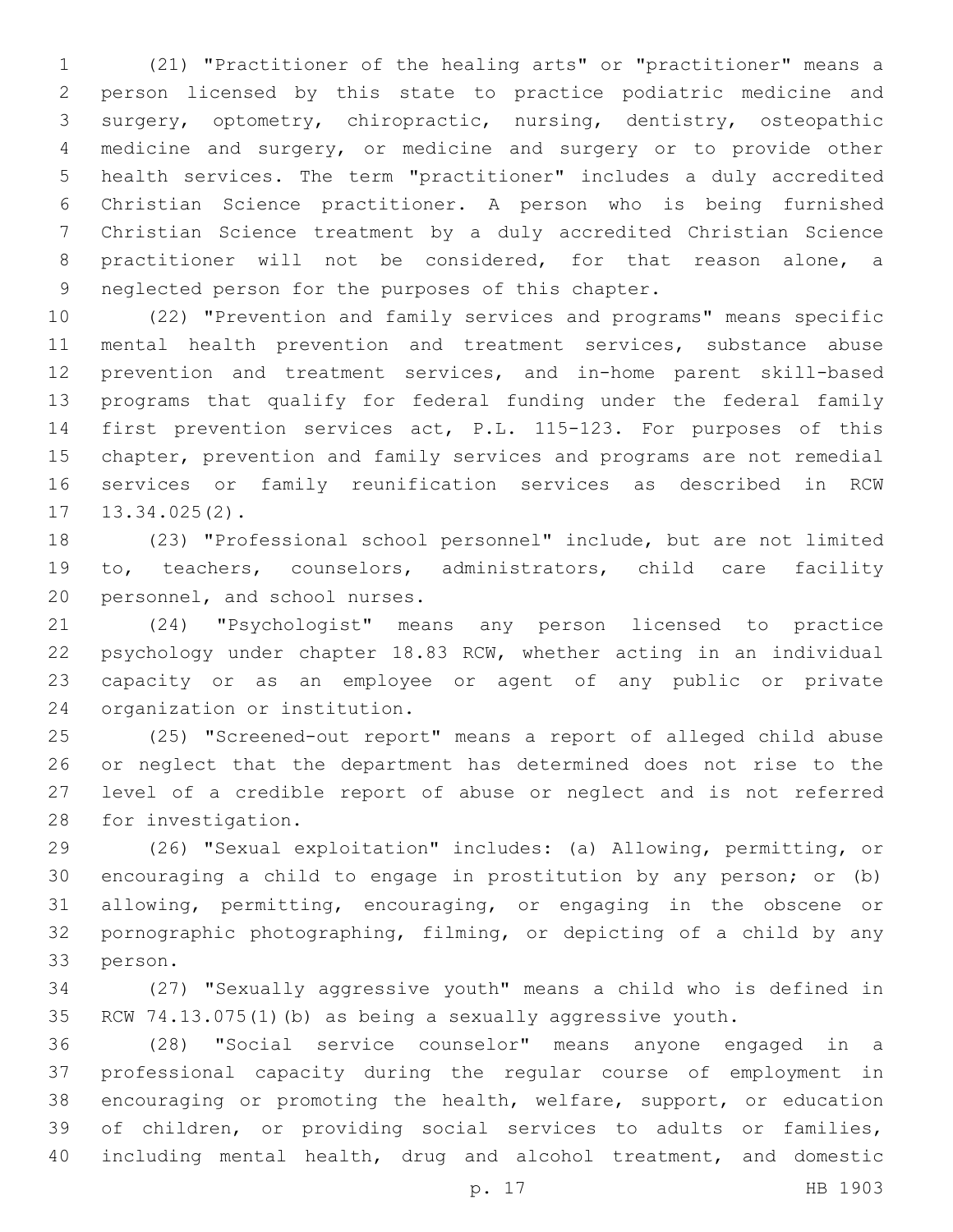1 violence programs, whether in an individual capacity, or as an 2 employee or agent of any public or private organization or institution.3

 (29) "Unfounded" means the determination following an investigation by the department that available information indicates that, more likely than not, child abuse or neglect did not occur, or that there is insufficient evidence for the department to determine whether the alleged child abuse did or did not occur.

9 **Sec. 9.** RCW 71.12.680 and 2017 c 263 s 3 are each amended to read as follows:10

11 (1) An establishment providing pediatric transitional care 12 services to drug exposed infants must demonstrate that it is capable 13 of providing services for children who:

14 (a) Are no more than one year of age;

15 (b) Have been exposed to drugs before birth;

16 (c) Require ((twenty-four)) 24-hour continuous residential care 17 and skilled nursing services as a result of prenatal substance 18 exposure; and

19 (d) Are referred to the establishment by the department of 20 ((social and health services)) children, youth, and families, 21 regional hospitals, and private parties.

22 (2) After January 1, 2019, no person may operate or maintain an 23 establishment that provides pediatric transitional care services 24 without a license under this chapter.

25 **Sec. 10.** RCW 71.12.682 and 2017 c 263 s 4 are each amended to 26 read as follows:

27 For the purposes of this chapter, the rules for pediatric 28 transitional care services are not considered as a new department of 29 ((social and health services)) children, youth, and families service 30 category.

31 **Sec. 11.** RCW 71.12.684 and 2017 c 263 s 5 are each amended to 32 read as follows:

33 The secretary must, in consultation with the department of 34 ((social and health services)) children, youth, and families, adopt 35 rules on pediatric transitional care services. The rules must: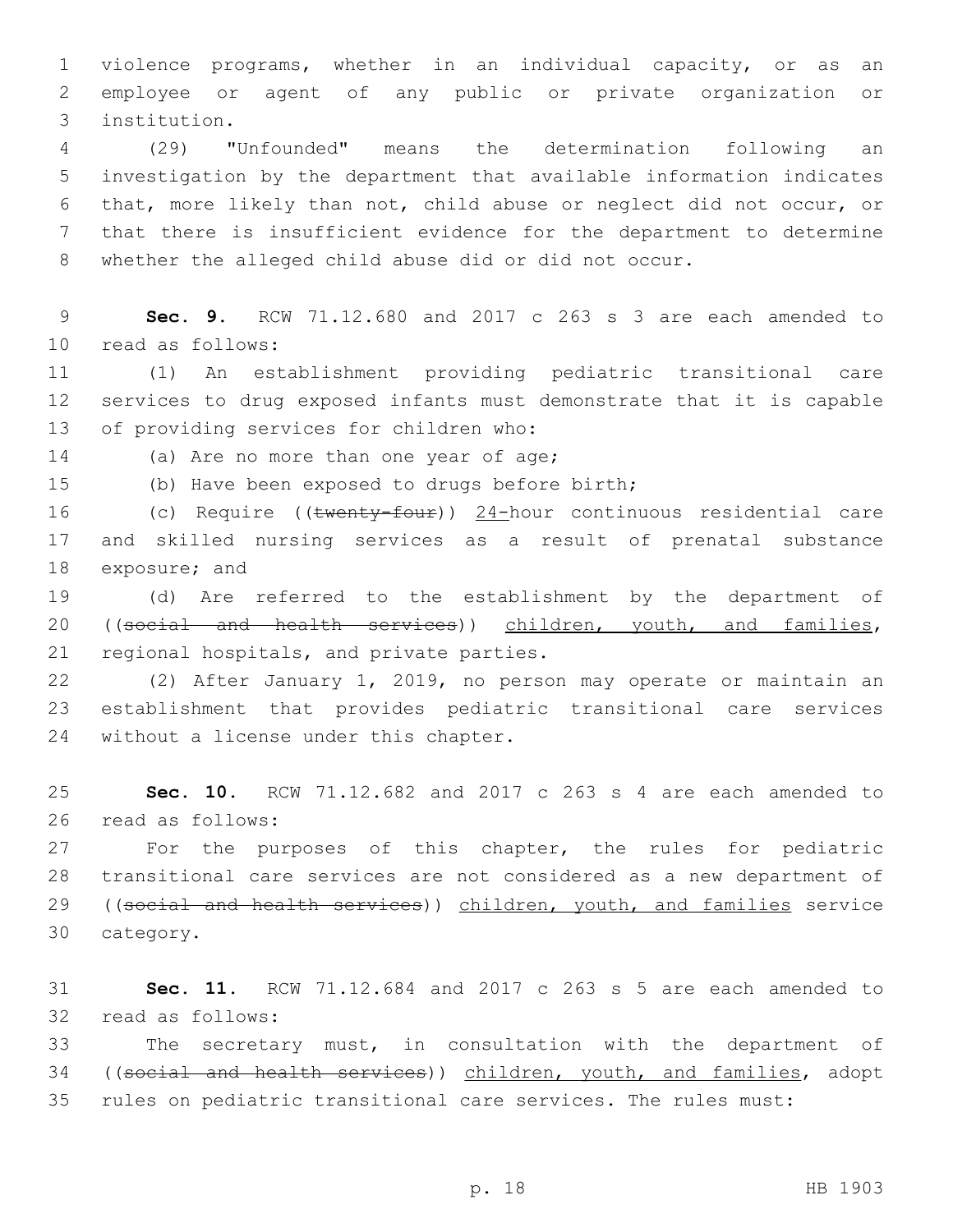(1) Establish requirements for medical examinations and consultations which must be delivered by an appropriate health care 3 professional;

 (2) Require ((twenty-four)) 24-hour medical supervision for children receiving pediatric transitional services in accordance with the staffing ratios established under subsection (3) of this section;

 (3) Include staffing ratios that consider the number of registered nurses or licensed practical nurses employed by the establishment and the number of trained caregivers on duty at the establishment. These staffing ratios may not require more than:

(a) One registered nurse to be on duty at all times;

 (b) One registered nurse or licensed practical nurse to eight 13 infants; and

14 (c) One trained caregiver to four infants;

 (4) Require establishments that provide pediatric transitional care services to prepare weekly plans specific to each infant in their care and in accordance with the health care professional's standing orders. The health care professional may modify an infant's weekly plan without reexamining the infant if he or she determines the modification is in the best interest of the child. This modification may be communicated to the registered nurse on duty at the establishment who must then implement the modification. Weekly plans are to include short-term goals for each infant and outcomes must be included in reports required by the department;

 (5) Ensure that neonatal abstinence syndrome scoring is conducted 26 by an appropriate health care professional;

 (6) Establish drug exposed infant developmental screening tests for establishments that provide pediatric transitional care services to administer according to a schedule established by the secretary;

 (7) Require the establishment to collaborate with the department 31 of ((social and health services)) children, youth, and families to develop an individualized safety plan for each child and to meet 33 other contractual requirements of the department of ((social and health services)) children, youth, and families to identify strategies to meet supervision needs, medical concerns, and family 36 support needs;

 (8) Establish the maximum amount of days an infant may be placed 38 at an establishment;

 (9) Develop timelines for initial and ongoing parent-infant visits to nurture and help develop attachment and bonding between the